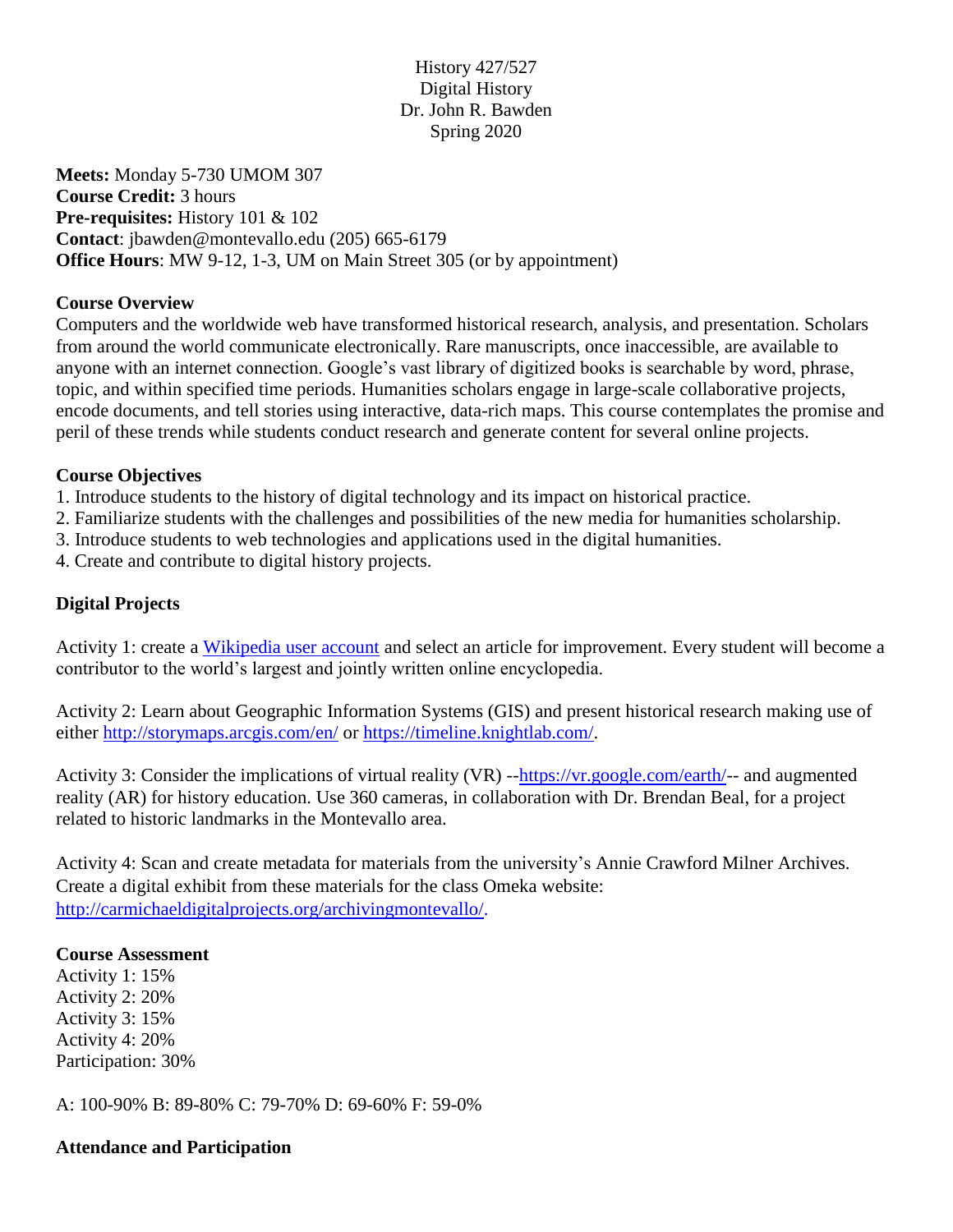Good participation means making comments, asking questions, and working well in your assigned groups. You will come to class having carefully reviewed the assigned articles or websites. Be prepared for my questions or the questions of your classmates. Your participation grade is a composite of your attendance and the quality of your participation on those days. You will receive a "zero" for participation if you miss more than three class sessions.

### **Fishbowl Discussion**

We will "Fishbowl" some of the reading material. On these days, you will prepare two written questions about each of the assigned readings. Three students, chosen at random, will form a "panel" responsible for answering the classroom's questions.

### **Withdrawal Deadline**

The last day for students to withdraw from a course and receive a grade of "W" is **Monday, March 16.**

### **Graduate Level**

Students taking History 511 should speak with me about a historiographical essay related to the digital humanities. This assignment will be assessed along with all other requirements that appear in the syllabus.

## **ForUM Email**

You are responsible for monitoring and managing your account regularly, even during breaks. You are responsible for all announcements, requests, and/or sensitive information delivered to your UM e-mail account, including information related to this course. You may electronically forward your UM e-mail to another e-mail address (e.g., @gmail.com, @hotmail.com), but at your own risk. The University is not responsible for the handling of forwarded e-mail. Having e-mail forwarded does not absolve you from the responsibilities associated with communication sent to your official UM e-mail address. If you have any questions regarding or problems with your UM email account, you should contact the Solution Center (205-665-6512). The Solution Center is available Monday – Thursday, 8:00 am-7:00 pm; Friday, 8:00 a.m.-5:00 p.m.

## **Disability Policy**

The University of Montevallo provides equal opportunity to qualified students. If you have a disability (medical, physical, learning, psychological, etc.) and wish to request disability-related accommodations to complete course requirements, contact Disability Support Services (located in Main Hall, rear entrance; 665- 6250). Course requirements cannot be waived, but reasonable accommodations may be provided based on disability documentation and course objectives. Accommodations cannot be made retroactively.

## **Plagiarism and Academic Dishonesty**

To claim as one's own the ideas or words of another is plagiarism. Consult with me if you are unsure about how to cite sources. An assignment on which plagiarism or cheating has occurred will receive no credit, i.e. a "zero," and an Academic Dishonesty Incident Form concerning the incident will be kept on file in the Office of the Vice President for Student Affairs.

## **Course Schedule**

WEEK  $1 - 1/6$ Introductions What is digital history? Read: Cohen and Rosenzweig, "The Promise and Perils of Digital History," <http://chnm.gmu.edu/digitalhistory/introduction/> Visit:<https://goo.gl/EPfjGa> (De Soto in the Americas) Visit[:http://www.slate.com/articles/life/the\\_history\\_of\\_american\\_slavery/2015/06/animated\\_interactive\\_of\\_the](http://www.slate.com/articles/life/the_history_of_american_slavery/2015/06/animated_interactive_of_the_history_of_the_atlantic_slave_trade.html) history of the atlantic slave trade.html (The Atlantic Slave Trade) Fishbowl Discussion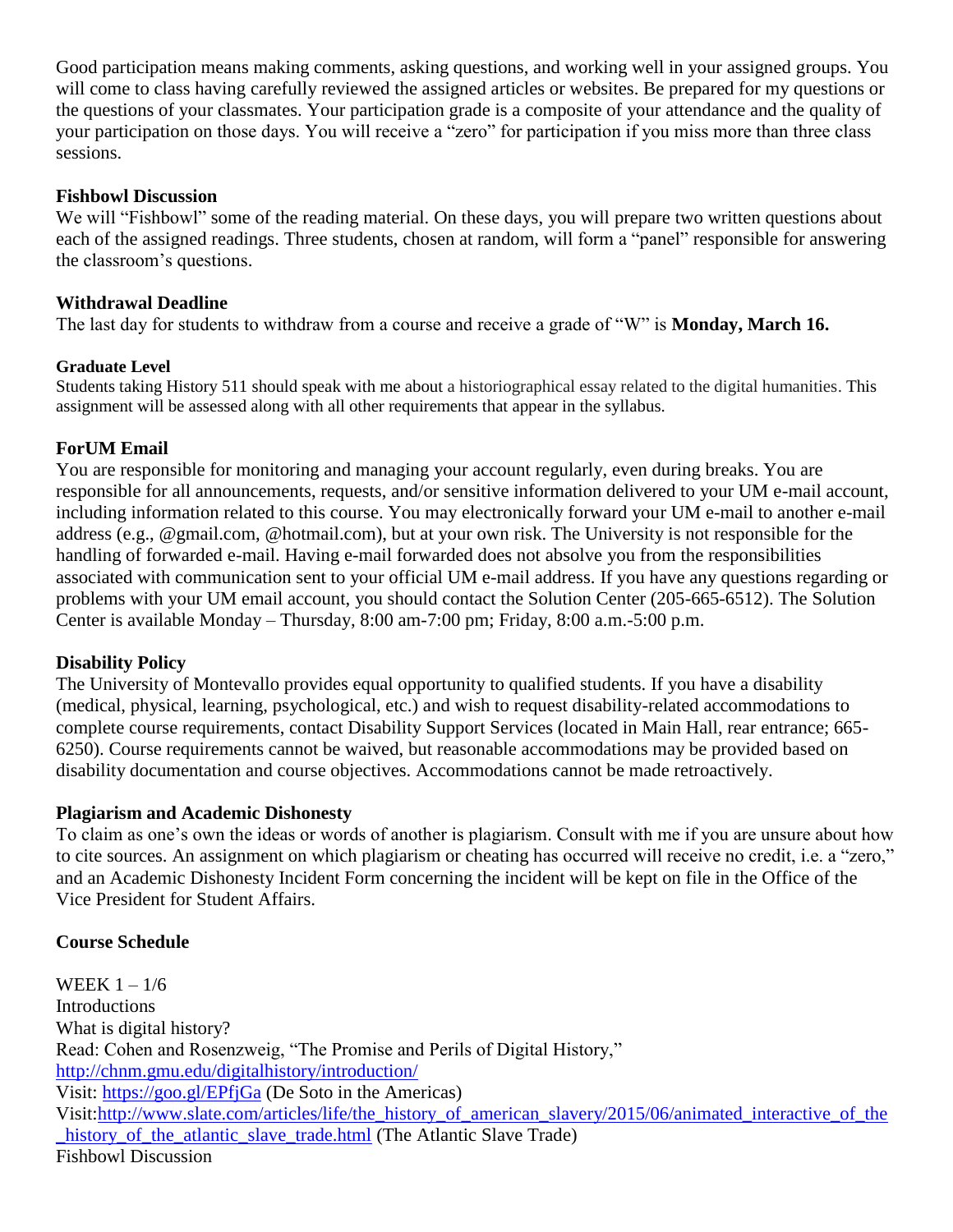WEEK  $2 - 1/13$ Survey of digital tools The history of digital history Read: Cohen and Rosenzweig, "Exploring the History of the Web," <http://chnm.gmu.edu/digitalhistory/exploring/index.php> Visit:<http://libguides.utoledo.edu/digitalhumanities/home> Fishbowl Discussion

WEEK 3 – 1/20 HOLIDAY – MLK Jr. Day

WEEK 4 – 1/27 Open source history, interactive possibilities Deconstructing Wikipedia Read: Cohen and Rosenzweig, "Getting Started,"<http://chnm.gmu.edu/digitalhistory/starting/> Visit:<https://www.zooniverse.org/projects/tkotwim/the-american-soldier> Visit:<https://www.theclio.com/> Read:<https://www.theverge.com/2017/9/3/16226038/wikipedia-deleted-wiki-titles-articles> Fishbowl Discussion

# WEEK  $5 - 2/3$

Technical skills needed for basic and advanced practice Read: https://doinghistoryinpublic.org/2014/07/03/why-historians-should-learn-how-to-code/ Read: https://www.wired.com/insights/2015/02/should-we-really-try-to-teach-everyone-to-code/ Read: http://observer.com/2017/01/harvard-mit-get-27m-to-research-artificial-intelligence-from-humanitiesperspective/

# **Digital project #1 due**

Discussion: Why would a historian learn to code?

WEEK 6 - 2/10 Historical GIS (geographic information systems) New ways of mapping the past and present Guest: Jo McGinnis Read: https://library.wustl.edu/faculty-project-uses-gis-to-explore-history-of-racial-violence/ Read: Natalie A. Zacek, "Reading the Rebels and Mining the Maps: Digital Humanities and Cartographic Narratives"

WEEK 7 – 2/17 Visualizing text, data mining, big data Architecture and aesthetics of digital history Evaluating history websites Visit:<http://digitalharlem.org/>

Read: Joshua Sternfeld, "Harlem Crime, Soapbox Speeches, and Beauty Parlors: Digital Historical Context and the Challenge of Preserving Source Integrity" *AHR*, 2016

WEEK 8 – 2/24 Who owns the past? Intellectual property Read: Cohen and Rosenzweig, "Who owns the past?"<http://chnm.gmu.edu/digitalhistory/copyright/1.php> Read:<http://chronicle.com/article/Pushing-Back-Against-Legal/127690/>